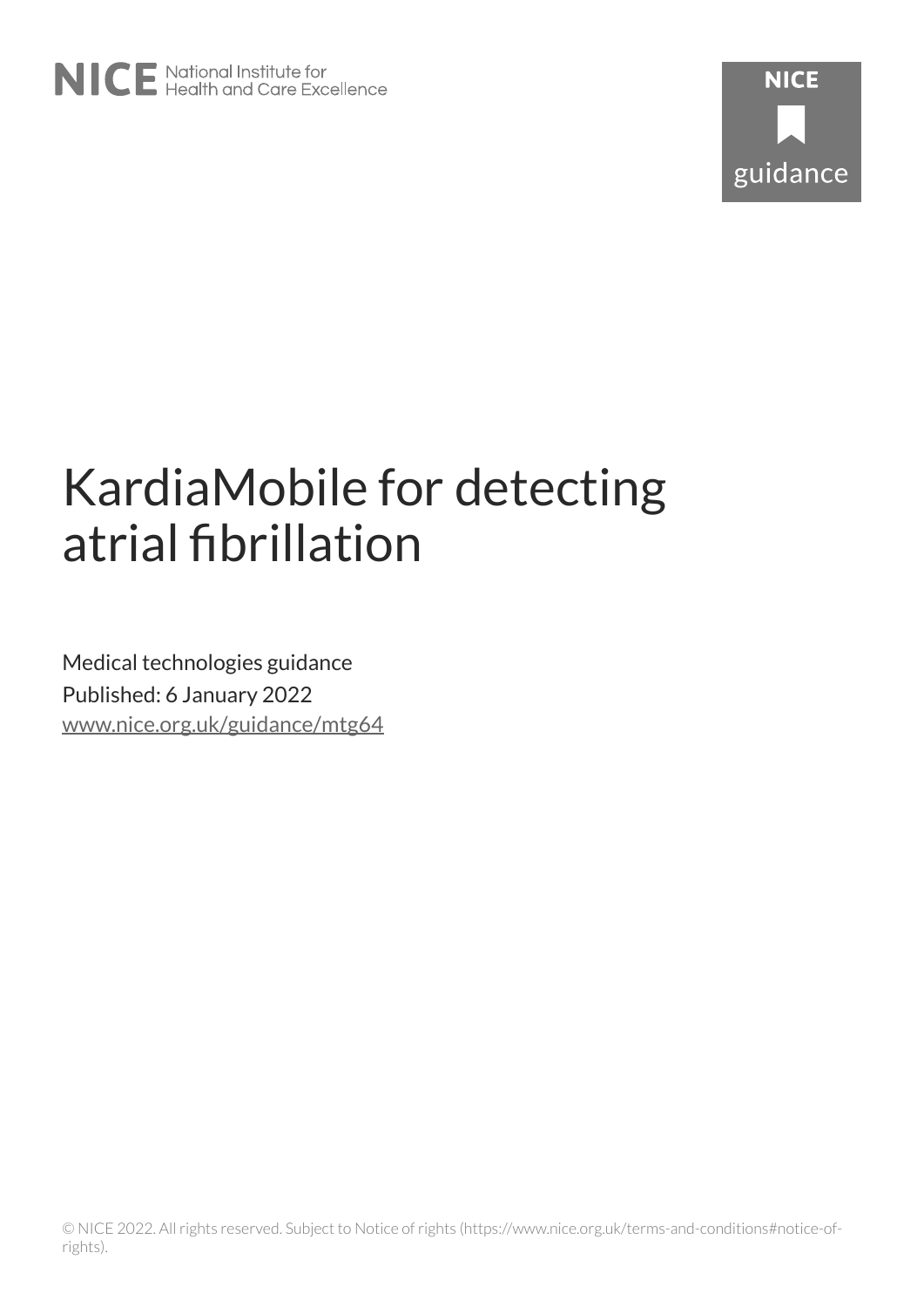## Your responsibility

This guidance represents the view of NICE, arrived at after careful consideration of the evidence available. When exercising their judgement, healthcare professionals are expected to take this guidance fully into account. However, the guidance does not override the individual responsibility of healthcare professionals to make decisions appropriate to the circumstances of the individual patient, in consultation with the patient and/or guardian or carer.

Commissioners and/or providers have a responsibility to implement the guidance, in their local context, in light of their duties to have due regard to the need to eliminate unlawful discrimination, advance equality of opportunity, and foster good relations. Nothing in this guidance should be interpreted in a way that would be inconsistent with compliance with those duties.

Commissioners and providers have a responsibility to promote an environmentally sustainable health and care system and should [assess and reduce the environmental impact of implementing](https://www.nice.org.uk/about/who-we-are/sustainability)  [NICE recommendations w](https://www.nice.org.uk/about/who-we-are/sustainability)herever possible.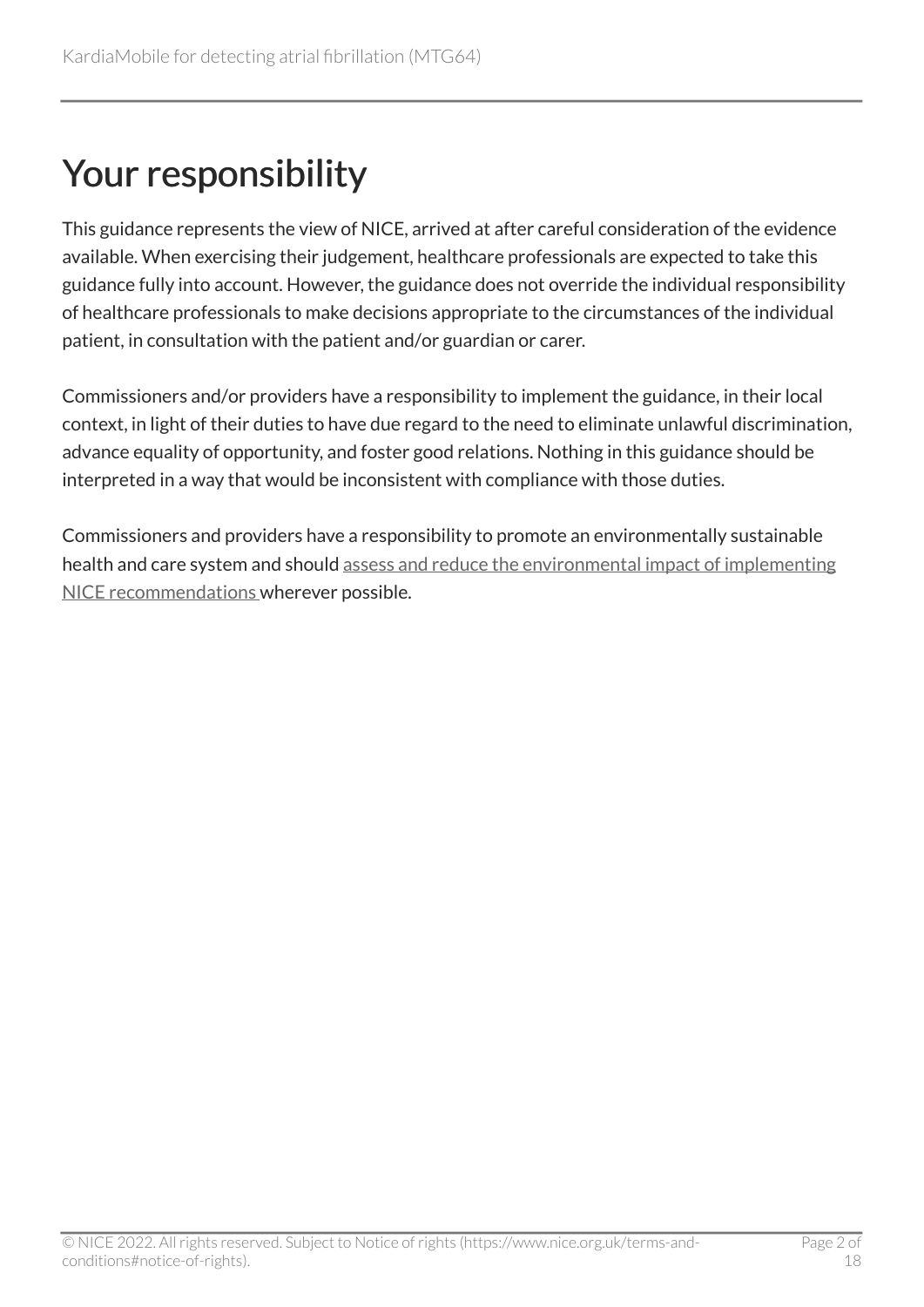## **Contents**

| $\overline{4}$ |
|----------------|
| 5              |
| 5              |
| 5              |
| 5              |
| 6              |
| 6              |
| 7              |
| $\overline{7}$ |
| 9              |
| 12             |
| 12             |
| 13             |
| 15             |
| 17             |
| 17             |
| 17             |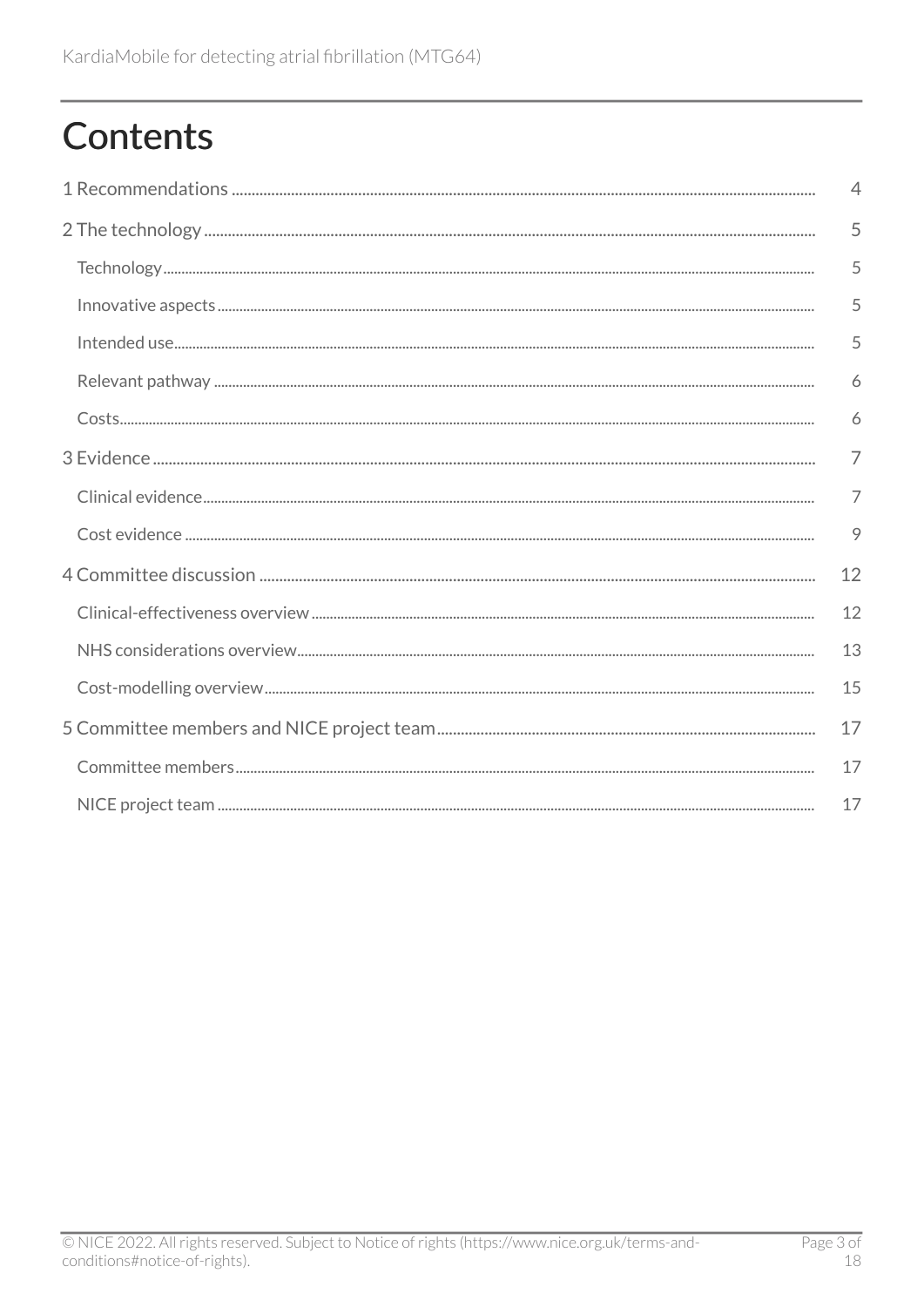This guidance replaces MIB232.

### <span id="page-3-0"></span>1 Recommendations

1.1 KardiaMobile is recommended as an option for detecting atrial fibrillation (AF) for people with suspected paroxysmal AF, who present with symptoms such as palpitations and are referred for ambulatory electrocardiogram (ECG) monitoring by a clinician.

#### Why the committee made these recommendations

Detecting atrial fibrillation in people with suspected paroxysmal AF usually involves wearing a continuous ECG monitor, such as a Holter monitor. KardiaMobile is a portable ECG recorder that can help detect AF.

Clinical evidence shows that significantly more people had AF detected using the KardiaMobile single-lead device compared with a Holter monitor.

Cost modelling shows that KardiaMobile is cost saving compared with Holter monitor by an average of £13.22 per patient over 2 years in people presenting with symptoms such as palpitations. KardiaMobile is cost saving because of a reduction in diagnostic costs including the cost of the device. For more information on the cost impact to the NHS, see the [NICE resource](http://www.nice.org.uk/guidance/MTG64/resources) [impact summary report.](http://www.nice.org.uk/guidance/MTG64/resources)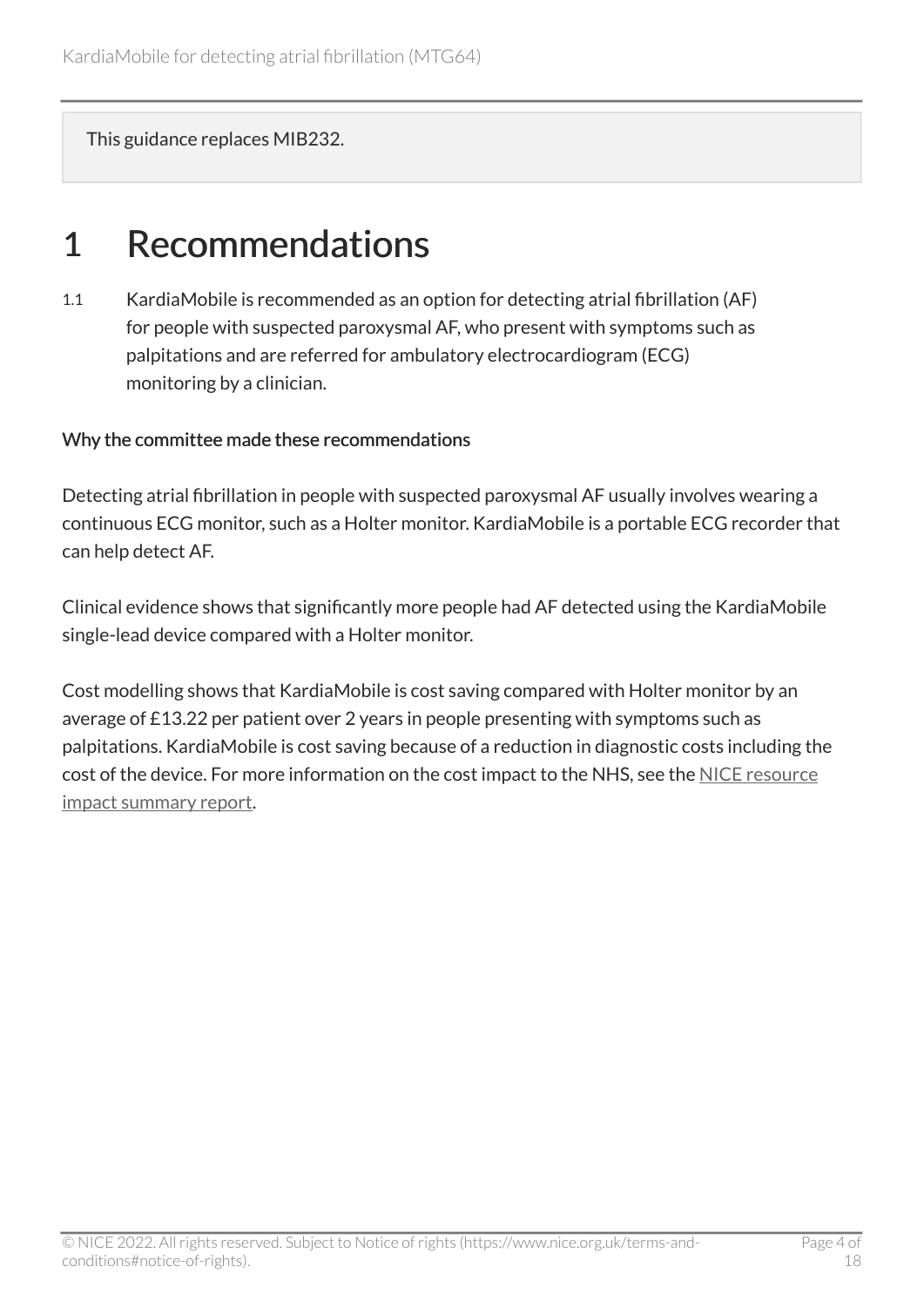## <span id="page-4-0"></span>2 The technology

## <span id="page-4-1"></span>**Technology**

- 2.1 KardiaMobile is a portable electrocardiogram (ECG) recorder for detecting atrial fibrillation (AF). It is available as a single-lead or 6-lead (KardiaMobile-6L) ECG recorder. The single-lead device has 2 electrodes on the top surface. The person places 2 fingers on each electrode to take their ECG. KardiaMobile-6L has 3 electrodes: 2 on the top surface and 1 on the bottom which is placed on the left leg. People must keep still and must keep touching the electrodes for at least 30 seconds for a complete recording to be taken.
- 2.2 KardiaMobile works with a compatible smart mobile device to run the Kardia app. While taking a reading, the ECG recording is sent wirelessly to the mobile device where it can be viewed in the app. The app shows the ECG trace and the classification as either normal, possible AF, tachycardia, bradycardia or unclassified. Traces may also be classified as unreadable if the ECG data cannot be interpreted because of possible interference. ECG data can be saved as a PDF file and emailed to healthcare professionals.

### <span id="page-4-2"></span>Innovative aspects

2.3 KardiaMobile is easy to use. It is compact and can be used anywhere, at any time of the day, to record an ECG. ECG recordings can be made available to healthcare professionals as soon as they are taken rather than at the end of a specified monitoring period.

### <span id="page-4-3"></span>Intended use

2.4 The KardiaMobile heart monitor and Kardia app is intended for adults to detect abnormal heart rhythms. This guidance focuses on using KardiaMobile for detecting AF in adults referred for ECG monitoring. KardiaMobile would be prescribed by a healthcare professional for people who are experiencing arrhythmia symptoms more than 24 hours apart. The healthcare professional will advise on the frequency and length of use. The instructions for use state that all interpretations of ECG recordings should be reviewed by a healthcare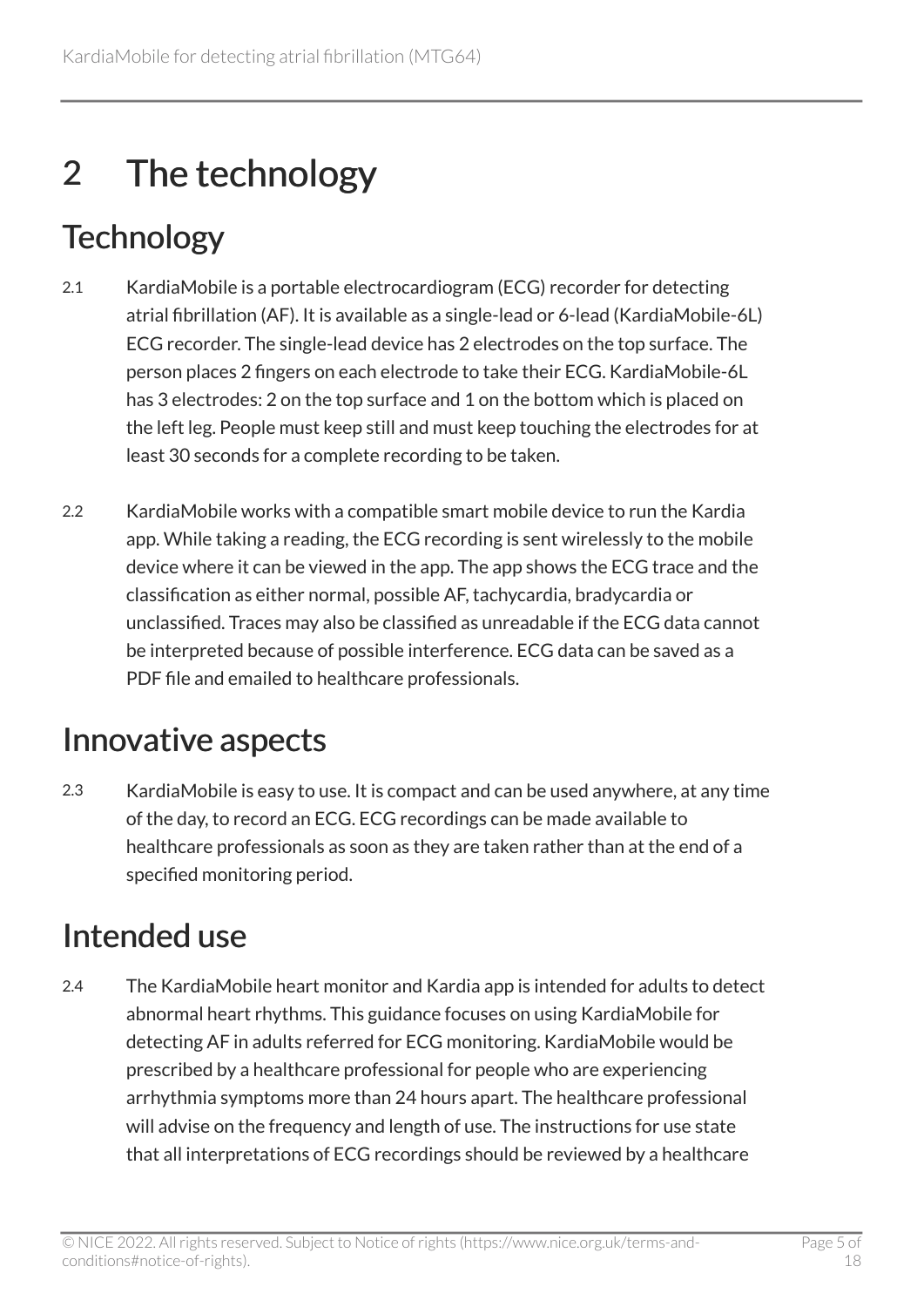professional and used to support clinical decision making.

### <span id="page-5-0"></span>Relevant pathway

2.5 The section on detection and diagnosis in NICE's guideline on atrial [fibrillation](https://www.nice.org.uk/guidance/ng196/chapter/Recommendations#detection-and-diagnosis) recommends that people with suspected AF have manual pulse palpations to detect an irregular pulse. If an irregular pulse is then detected, a 12-lead ECG is done. If an irregular pulse is undetected by a 12-lead ECG recording then an ambulatory monitor, event record or other ECG technology should be done whether or not the person has symptoms.

### <span id="page-5-1"></span>**Costs**

2.6 The cost of a single-lead KardiaMobile device is £82.50 (excluding VAT) The Kardia app is free of cost.

For more details, see the [website for KardiaMobile](https://www.alivecor.com/kardiamobile/).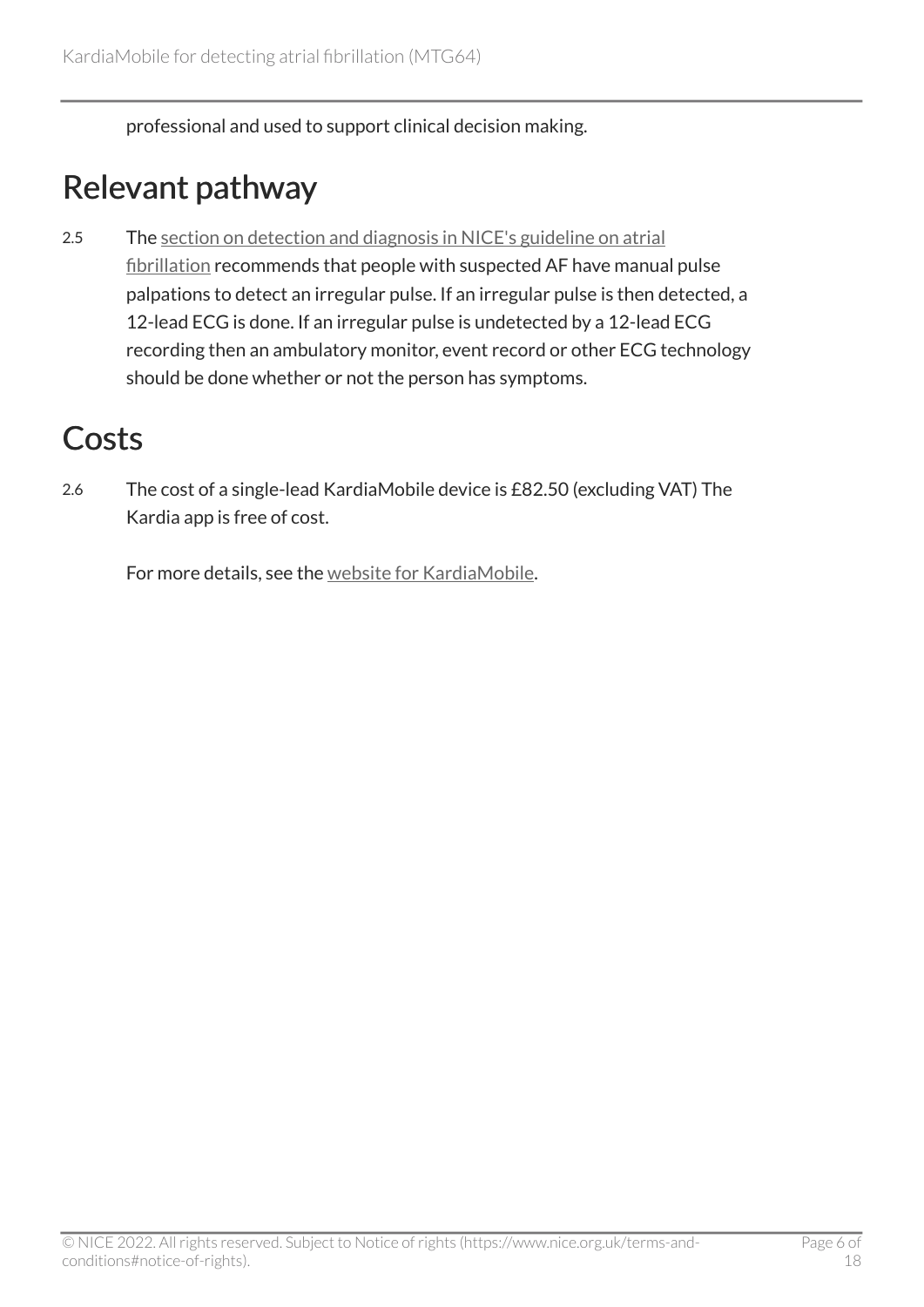## <span id="page-6-0"></span>3 Evidence

### <span id="page-6-1"></span>Clinical evidence

#### The main clinical evidence comprises 27 studies including 5 randomised controlled trials

- 3.1 There were 27 studies relevant to the decision problem in the scope:
	- 5 randomised controlled trials (RCTs)
	- 7 diagnostic accuracy studies
	- 1 case-control study
	- 13 single-arm observational studies
	- 1 case report.
- 3.2 Of the 27 included studies, 16 studies were peer reviewed, including 4 UK studies (Bray et al. 2021, Dimarco et al. 2018, Reed et al. 2021, Reed et al. 2019), one of which is an RCT (Reed et al. 2019). The included studies covered 6 population groups:
	- people with palpitations
	- people with a history of atrial fibrillation (AF), who have had treatment (ablation, cardioversion, or medical therapy) to restore sinus rhythm and used KardiaMobile to identify recurrence
	- people with diagnosed AF to assess AF burden
	- people with transient AF after surgery or hospitalisation whose heart rhythms reverted back to sinus rhythm before discharge and used KardiaMobile to identify recurrence
	- people after stroke or transient ischaemic attack who were monitored using KardiaMobile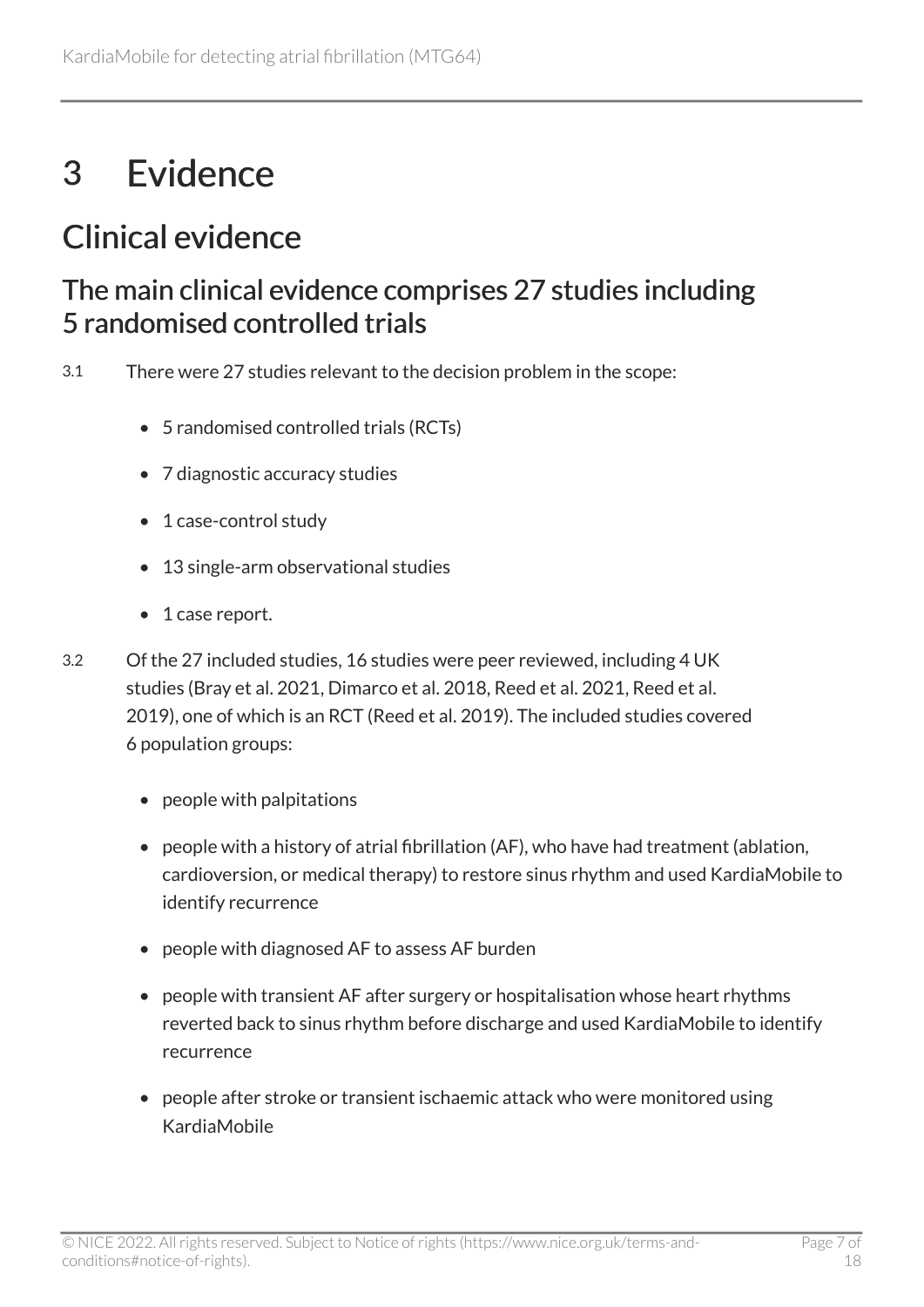• mixed population including people with known or suspected AF.

All published evidence is on the single-lead KardiaMobile device. For full details of the clinical evidence, see section 4 of the assessment report.

#### Evidence shows that monitoring with KardiaMobile increases AF detection

3.3 Three RCTs including 1 UK trial (Goldenthal et al. 2019, Koh et al. 2021, Reed et al. 2019) found that significantly more people in the KardiaMobile monitored group had AF detected compared with those who had standard care, which included 24-hour Holter monitoring. This was supported by the results from an observational study (Yan et al. 2020).

#### Evidence suggests that the KardiaMobile algorithm has a high diagnostic accuracy per electrocardiogram (ECG) recording

3.4 Four peer reviewed studies (Hermans et al. 2021, Lowres et al. 2016, Selder et al. 2019, William et al. 2018) reported on the diagnostic accuracy of AF detection using the KardiaMobile algorithm compared with clinical interpretation of the KardiaMobile ECG as the reference standard. Its sensitivity ranged between 92% and 99% per recorded ECG, with specificity between 92% and 98%. However, the external assessment centre (EAC) highlighted that diagnostic accuracy was reported on a per ECG recording and not a per person basis. Also, these 4 studies had 4 different patient populations with a pre-test probability of AF between 4.8% and 35.6%. The EAC also noted that KardiaMobile is not intended to be used to confirm the presence of AF as a standalone test but to help detect AF. All interpretations should be reviewed by healthcare professionals for clinical decision making. It is expected that false positives and negatives are likely to be captured by the clinical reviews.

#### Evidence shows that using KardiaMobile reduces time to AF detection but there is no direct evidence for clinical outcomes after AF diagnosis

3.5 Reed et al. (2019) showed that people using KardiaMobile had their symptomatic cardiac arrhythmia detected significantly earlier than those having standard care (9.9 days compared with 48.0 days, p=0.0004). This finding was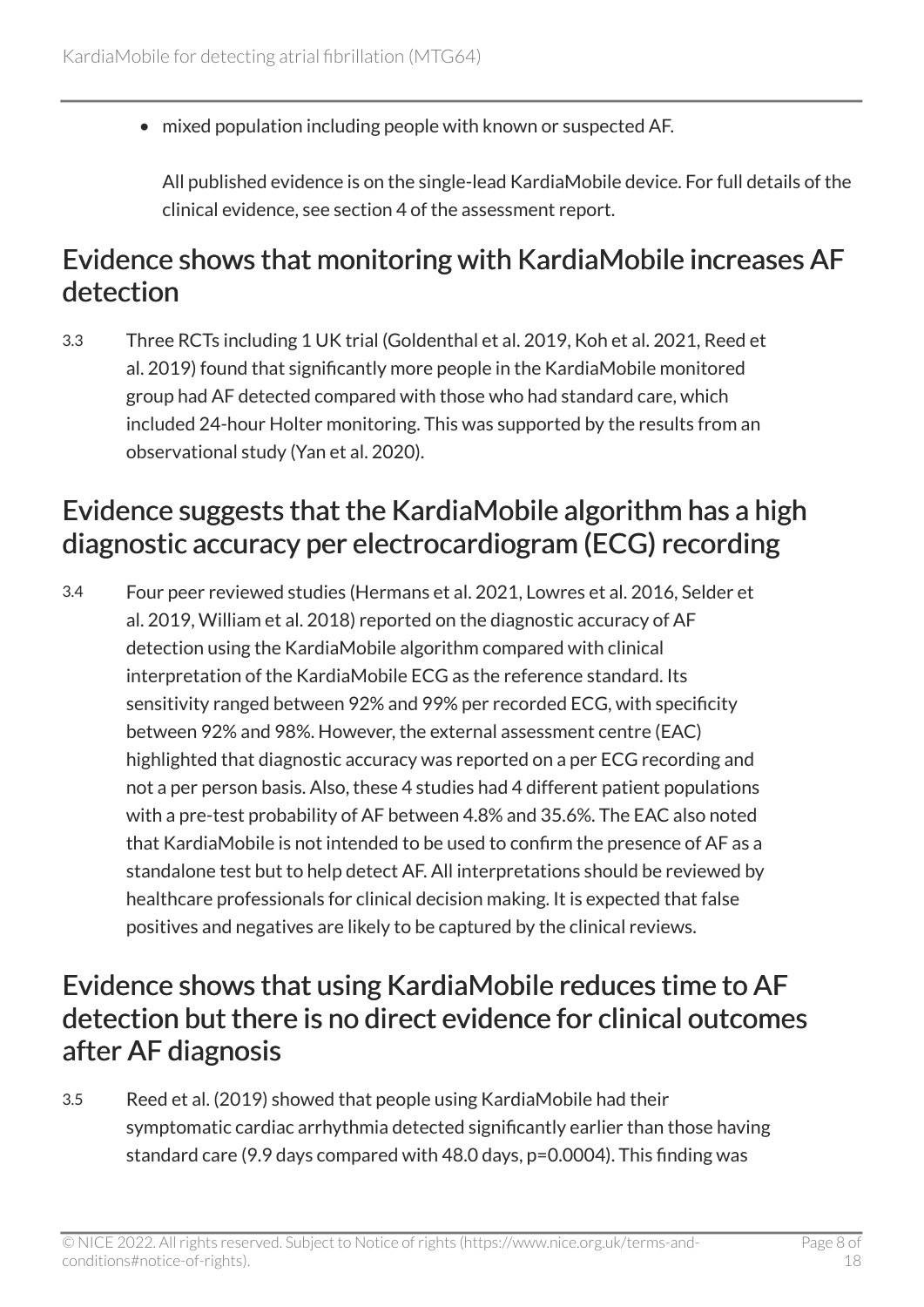supported by 1 observational study (Yan et al. 2020) which also reported that KardiaMobile significantly reduced the time to AF detection when compared with standard care. There was no direct published evidence to show that using KardiaMobile improves clinical outcomes (such as reduction in stroke) after a diagnosis of AF.

#### KardiaMobile is easy to use and is associated with an improvement in quality of life

3.6 The evidence from 12 studies and a patient survey reported that KardiaMobile was easier to use compared with other ECG monitors such as Holter monitors. People felt that KardiaMobile would be useful in self-monitoring at home and improving their ability to access the care they needed. Two RCTs (Caceres et al. 2020, Guhl et al. 2020) showed that people who used KardiaMobile had a significant improvement in AF-specific quality-of-life scores compared with people in the control groups. The EAC noted that both trials used additional interventions, and the effect of KardiaMobile alone on quality of life may be difficult to interpret.

#### The rate of unclassified ECG outputs varied in the studies but is falling because of software updates

3.7 Evidence reported that there were a proportion of ECG traces that did not fit the current KardiaMobile algorithm classifications, ranging from 9.6% to 27.6%. These outputs are presented as unclassified. However, the company stated that software updates are improving the classification algorithm, and the number of unclassified outputs is reducing. Also, around 0.6% to 1.9% of KardiaMobile outputs were unreadable. This often happens when an ECG trace has interference and cannot be interpreted by the Kardia app; however, a proportion of these can be interpreted by a clinician.

## <span id="page-8-0"></span>Cost evidence

#### Published cost evidence includes 2 UK studies representing NHS costs

3.8 Three published studies reported the economic impact of KardiaMobile: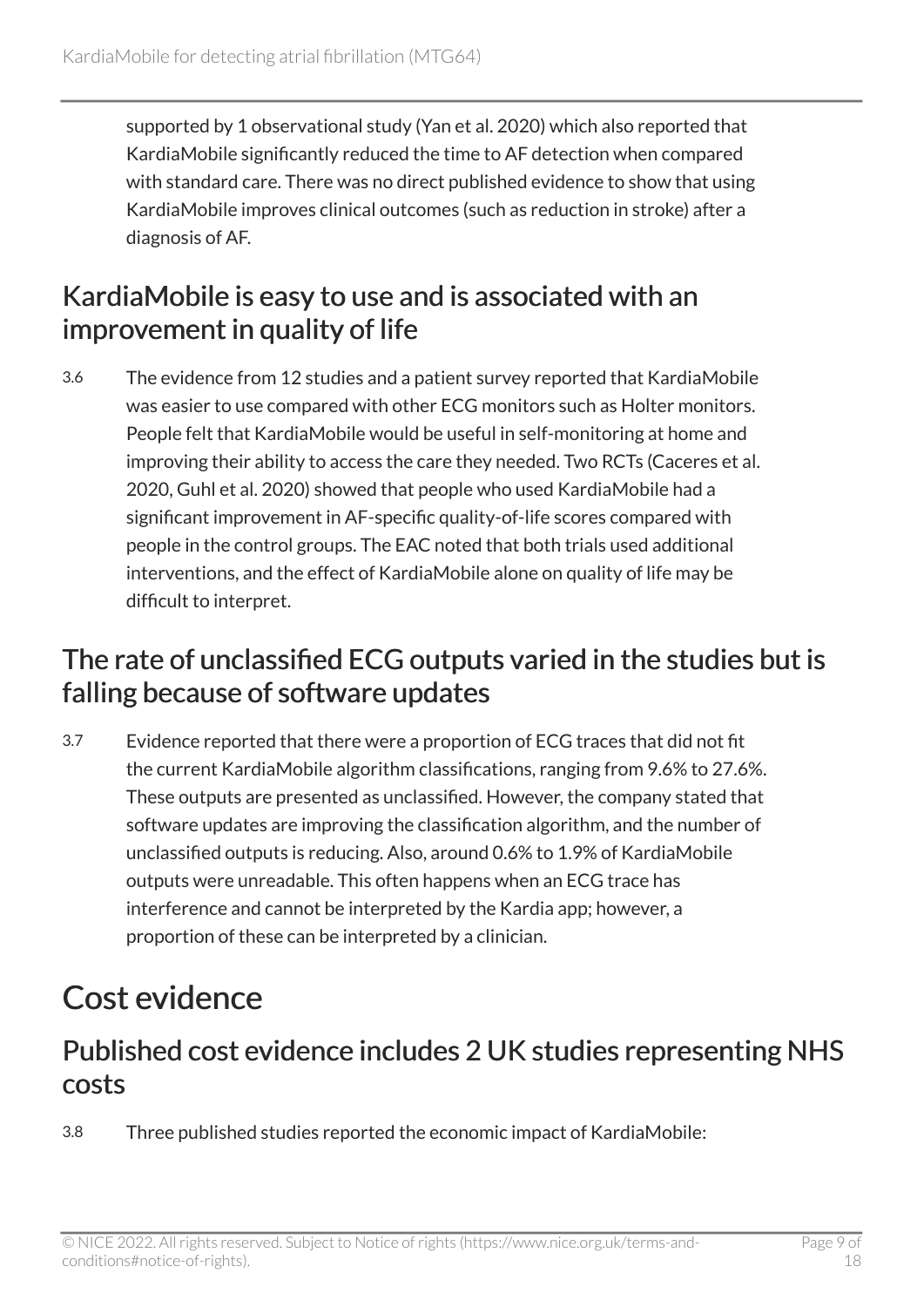- a cost-effectiveness analysis done alongside a UK RCT compared the cost per symptomatic rhythm diagnosis using KardiaMobile in addition to standard care with standard care alone (Reed et al. 2019)
- a UK budget impact analysis (York Health Economics Consortium et al. 2018)
- a US single-arm study estimated the cost saving using data from a patient survey (Praus et al. 2021).

All studies reported that KardiaMobile was cost saving. Two studies reported that the main driver for the saving was a reduction in healthcare appointments.

#### The company presented a cost model showing that monitoring with KardiaMobile is cost saving

3.9 The company developed a de novo model comparing KardiaMobile with Holter monitoring and the Zio patch. The model included people aged 64 and over with known or suspected AF who were referred for ambulatory ECG monitoring in a secondary care setting. The model assessed the costs associated with diagnosing and managing AF. Overall, the company's base case showed that using KardiaMobile could save between £320 and £380 per person over 5 years because of the cost of the technology, reductions in repeat testing, referrals to secondary care and stroke events.

For full details of the cost evidence, see section 9 of the assessment report.

#### The company's cost model was updated to address the limitations presented by the EAC

3.10 The EAC was unable to validate the company's original model, and highlighted limitations and errors in some of the parameters and assumptions used. The complexity of the model meant that inconsistencies could not be investigated and corrected. There was a lack of robust evidence to support the need for such complex time dependencies in the diagnostic phase of the model, and this approach required several additional assumptions. The EAC considered that the diagnosis phase could have been modelled more simply. Overall, the EAC considered the model to be overly complex, not transparent and not verifiable. It also did not agree with underlying structural assumptions, parameter choice or their implementation in the model.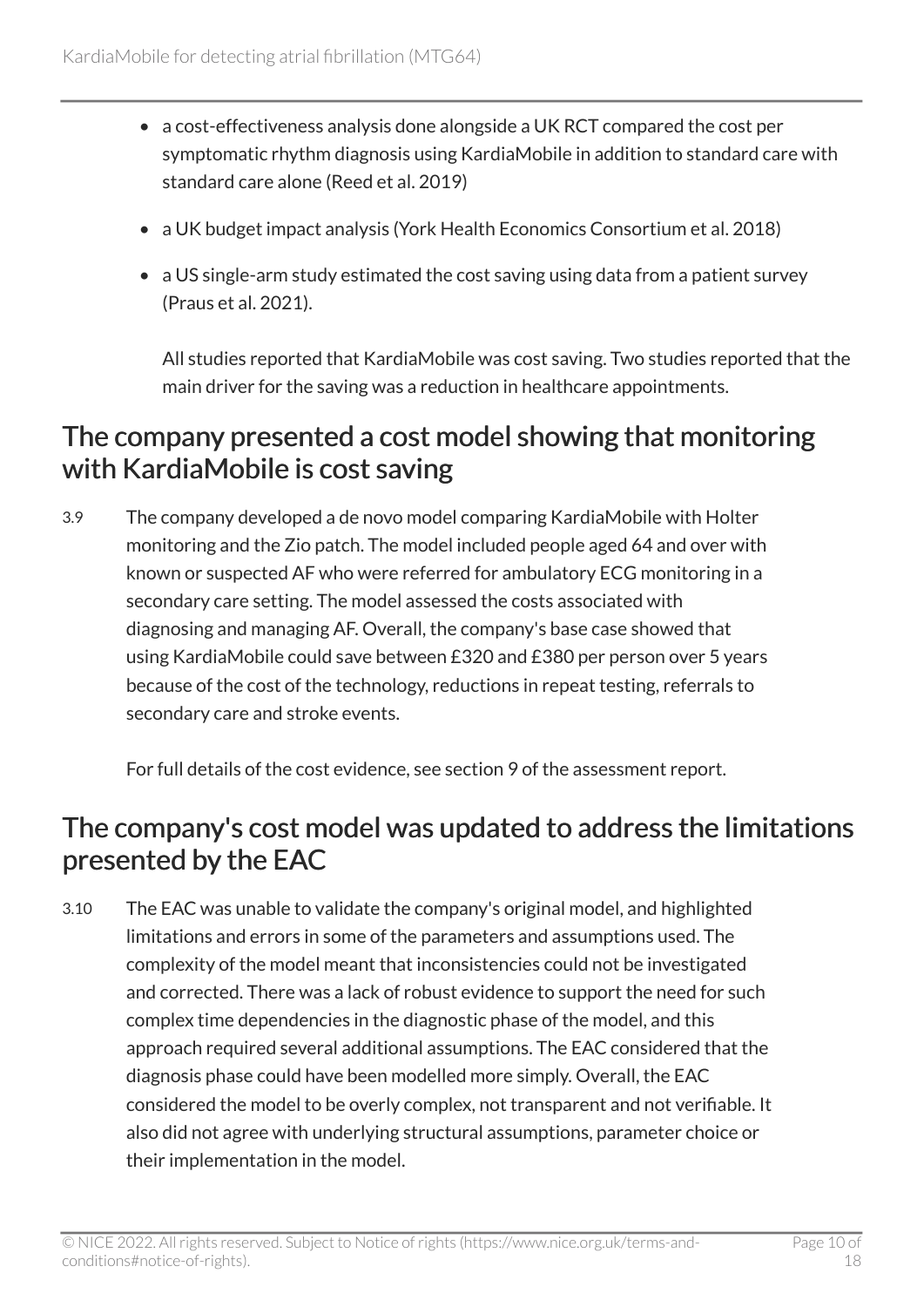3.11 The company submitted an updated cost model, which was modified and simplified to address the EAC's comments. Furthermore, various scenario analyses and probabilistic sensitivity analyses were done to explore uncertainties of the cost impact. The model was informed by 6 comparative studies including 1 UK study (Reid et al. 2019) and the results showed that using KardiaMobile resulted in cost saving in 2 studies of people with palpitations, and in 3 studies of people who were monitored for recurrent AF but was cost incurring in a study for monitoring AF. The EAC was, however, unable to validate the company model without further clarifications from the company (see Appendix B - EAC commentary), limiting the certainty in the results presented.

#### Additional cost modelling by the EAC showed KardiaMobile to be cost saving for detecting AF in people presenting with undiagnosed palpitations

3.12 The EAC initially did a simple cost calculator to explore the expected costs of using KardiaMobile to detect and treat AF over a 1-year time horizon. It then went on to develop a new cost model that better captured the clinical pathway of using KardiaMobile for detection and ongoing monitoring of AF, compared with Holter monitoring in the NHS. The additional analyses included people presenting with undiagnosed palpitations and people who need to monitor AF recurrence after treatment. The base case results of the additional analyses showed a saving of £13.22 per person over 2 years when KardiaMobile was used for detecting AF in people presenting with undiagnosed palpitations but an additional £85.91 cost per patient over 10 years when KardiaMobile was used for monitoring AF recurrence detection in a population at low risk of having a stroke (CHA2DS2-VAScC score of 1).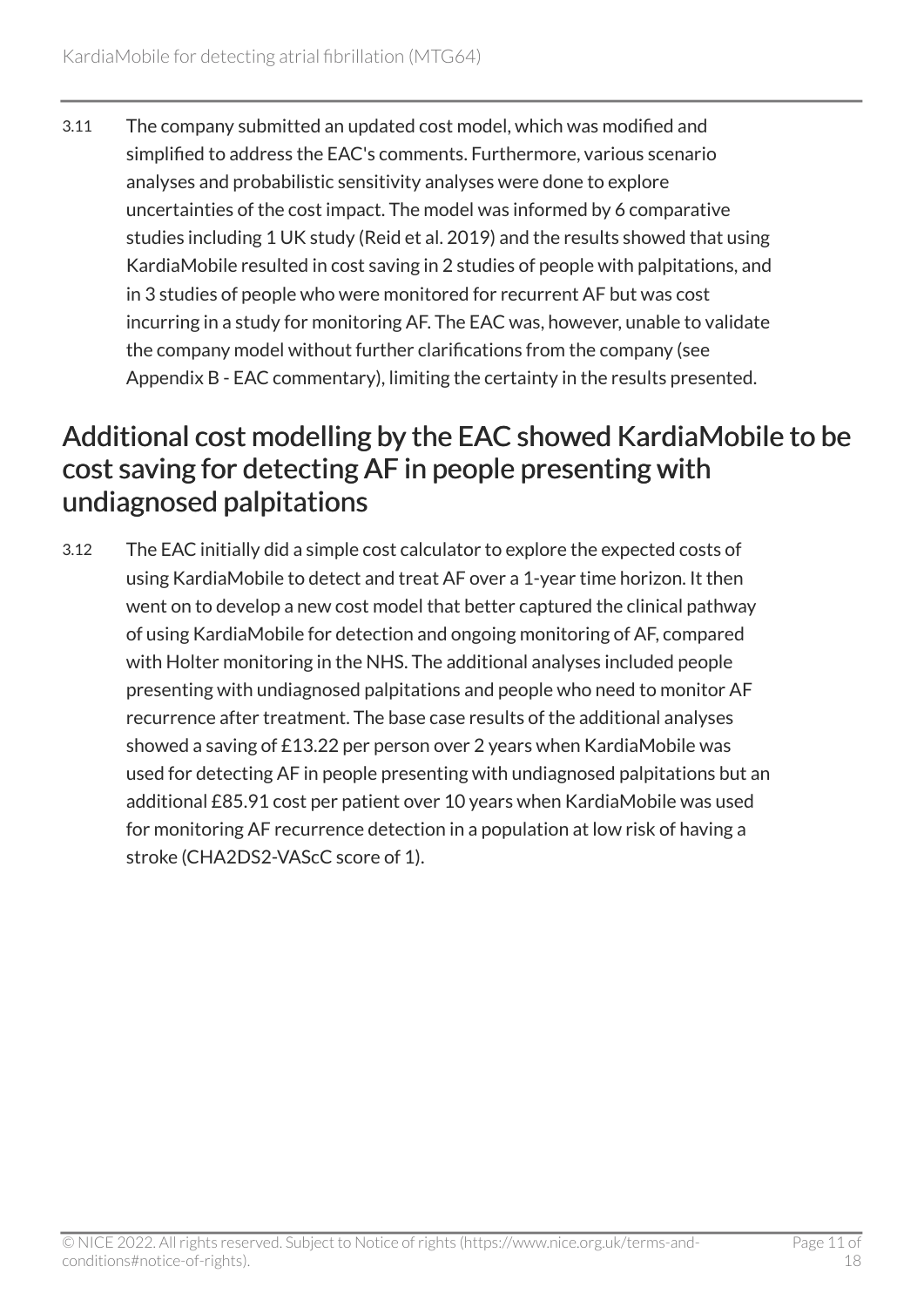## <span id="page-11-0"></span>4 Committee discussion

### <span id="page-11-1"></span>Clinical-effectiveness overview

#### Evidence supports using KardiaMobile for improved detection of atrial fibrillation in people with suspected paroxysmal atrial fibrillation

4.1 The committee noted considerable evidence from 6 comparative studies, including 3 randomised controlled trials that showed improved atrial fibrillation (AF) detection using the single-lead KardiaMobile. The clinical experts agreed that monitoring with KardiaMobile could increase infrequent AF event detection because it could record an AF event whenever symptoms are presented. The external assessment centre (EAC) advised that the evidence base was strongest in people with undiagnosed palpitations and people with a history of AF who need to monitor their AF recurrence. The experts noted that, in clinical practice, KardiaMobile has been most commonly used in people presenting with palpitations for detecting infrequent AF events. The committee concluded that the population groups in the evidence base reflected the use of the KardiaMobile device in a wide range of relevant clinical contexts, but it considered the most persuasive clinical cases were symptomatic people with suspected paroxysmal AF.

#### KardiaMobile single-lead device is an option for detecting AF but there is no evidence on the 6-lead device

4.2 The committee noted that all the evidence on the clinical effectiveness of KardiaMobile was on the single-lead device. It was advised that the single-lead device is commonly used in clinical practice to detect AF, and the use of the 6-lead device is limited in the NHS. The clinical experts agreed that the 6-lead device provides heart rhythm from multiple angles, and it could have incremental benefits in some people to detect other arrhythmias when a good quality electrocardiogram (ECG) trace is available. For AF detection, the committee and experts concluded that the single-lead device is suitable in most patients.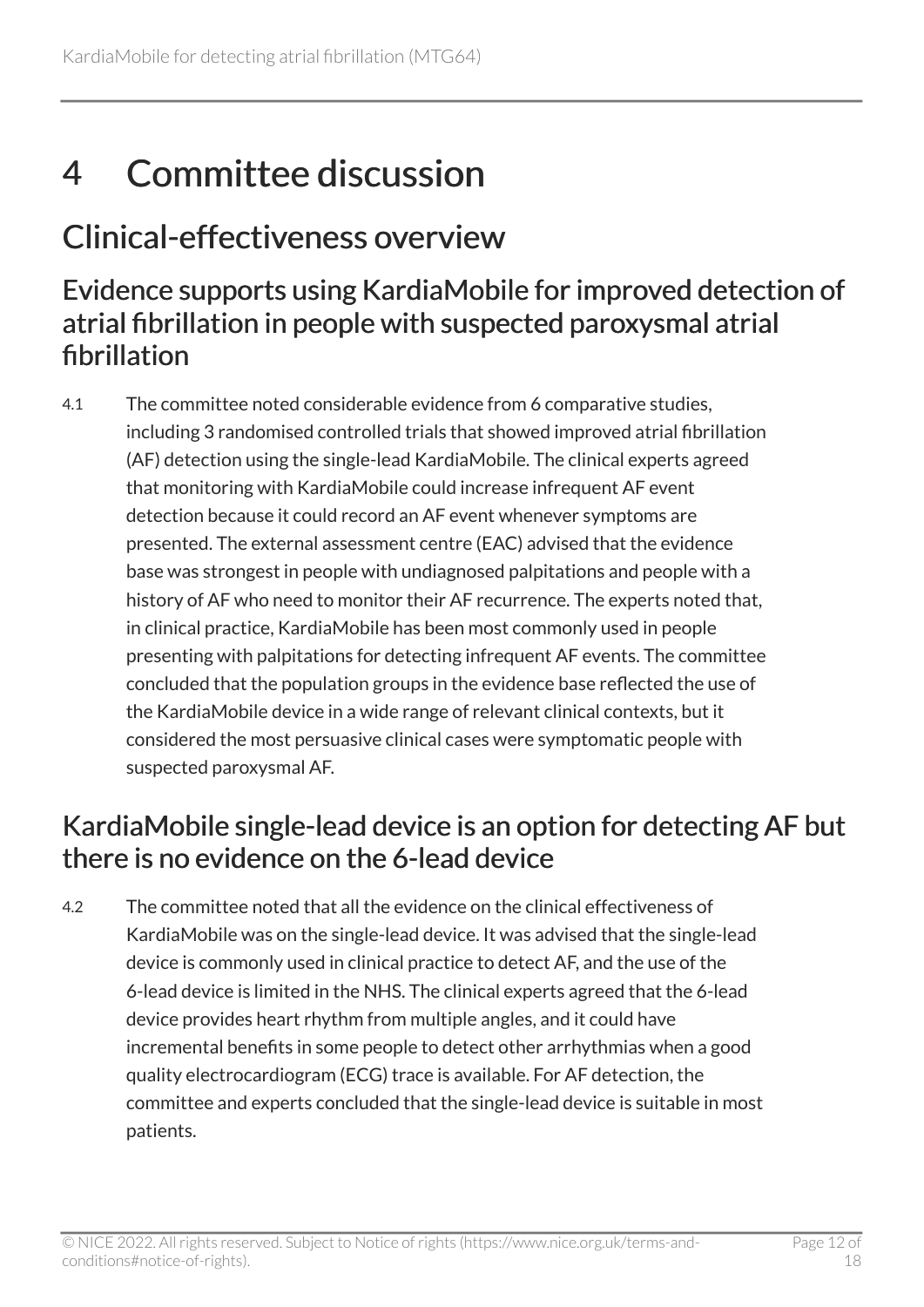#### Evidence on using KardiaMobile for people after AF is diagnosed would be valuable, including the clinical consequences

4.3 The clinical experts advised that AF is a chronic condition. After AF is diagnosed, people are likely to be on medications such as anticoagulation or rhythm control drugs to reduce the risk of stroke and control symptoms for a long time. The experts noted that KardiaMobile could improve medication management; for instance, some medications can only be used when the normal heart rhythm is restored. However, no direct evidence was available on the clinical benefits of KardiaMobile after diagnosis of AF. For example, there was no evidence for the association between early AF detection and reduction in longer-term outcomes such as stroke events. The committee understood the limitations of the evidence base and concluded that more research would be of value that explores the use of KardiaMobile after AF diagnosis, including the impact of using KardiaMobile on clinical outcomes.

## <span id="page-12-0"></span>NHS considerations overview

#### KardiaMobile is easy to use and to access which means it is well suited for ambulatory monitoring

4.4 Evidence from published studies and patient experts shows that KardiaMobile is easier to use compared with other ECG monitors such as the Holter monitor. People with experience of using KardiaMobile found the device to be accessible at symptom onset and that it allowed improved access to care when needed. It has been well accepted across people of different age groups if they have a compatible mobile device. The committee concluded that KardiaMobile is a convenient device that people can use at home to monitor their heart rhythms.

#### Patient selection will improve the care pathway and should be guided by clinical judgement

4.5 Patient selection is important and should be guided by clinical judgement. The clinical experts emphasised that devices need to be offered to people on an individual basis guided by clinical assessment of individual circumstances. Key factors to consider include risk of developing AF, age, comorbidities, and the availability of primary and secondary care resources to interpret ECG traces. Furthermore, other factors such as the compatibility of mobile devices and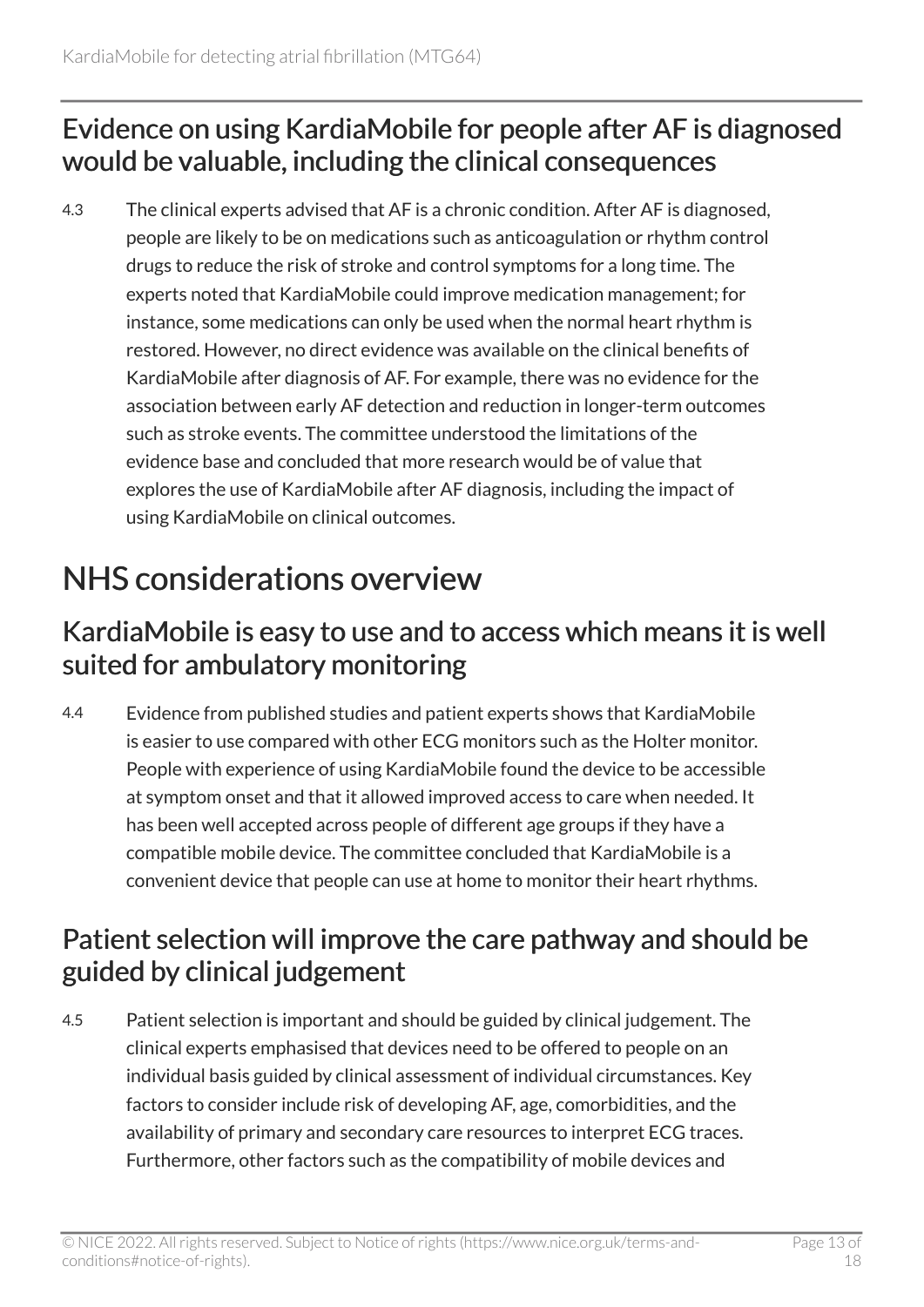patient preference also need to be considered. They noted that widespread use of KardiaMobile in the NHS without careful patient selection may place extra demand on local services. The committee concluded that healthcare professionals should assess individuals and indications when considering whether to prescribe KardiaMobile.

#### KardiaMobile outputs should be reviewed by a healthcare professional for clinical decision making

4.6 The committee noted that one of KardiaMobile's advantages over some other technologies is that it is a portable device that provides real-time ECG traces and heart rhythm classification. Despite this, the EAC confirmed that clinical interpretation of all recorded ECGs is needed, in line with the device instructions for use, to limit the effect of false negative and false positive results. The clinical experts added that expertise in interpreting ECG traces is essential to ensure the accuracy of AF diagnosis. Also, the experts added that a considerable proportion of unreadable and unclassified ECG recordings would be interpretable by experienced healthcare professionals to inform clinical decision making. The committee concluded that ECG data generated by KardiaMobile should be reviewed by an experienced healthcare professional before a diagnosis is made.

#### People need a smart device compatible with the KardiaMobile app and must stay still while taking an ECG recording

4.7 People need a smart device compatible with the KardiaMobile app. The company provides a [list of compatible smart devices](https://www.alivecor.com/previous-labeling/kardiamobile/00LB17.7.pdf). The clinical experts said that in their experience, most people have access to a smart device, and alternative ambulatory monitors are offered if a person does not have a compatible device. The clinical experts also noted that KardiaMobile may not be suitable for people who cannot stay still or have problems holding the device; for example, people with tremors may have difficulty with recording an accurate trace.

#### Training is important to minimise unreadable ECG recordings when using KardiaMobile

4.8 The clinical experts highlighted the issue of unreadable ECG traces. They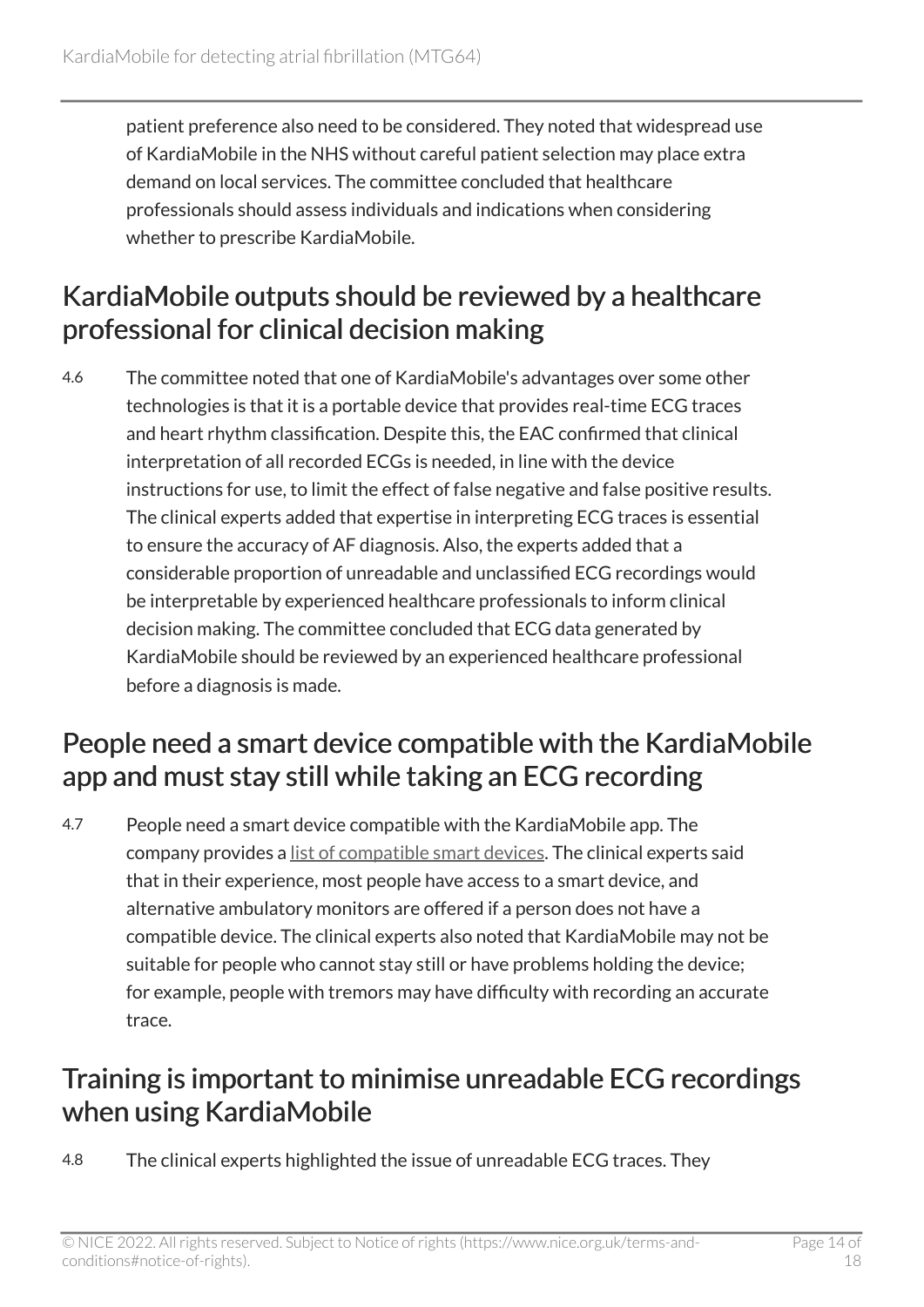explained that the way people use the device is likely to affect the quality of ECG recordings. In clinical practice, healthcare professionals often provide support for people to set up the device, allowing them to also advise on effective use. There are also self-help videos that explain how to use the device. The clinical experts noted that a lack of experience using the device may lead to unreadable ECG recordings. The committee concluded that training is important to make sure people use the device correctly and minimise possible interference while taking the recording.

## <span id="page-14-0"></span>Cost-modelling overview

#### The company's cost model estimated KardiaMobile to be cost saving compared with other ECG monitors

4.9 The committee understood that the company's original cost model was complex. The model was simplified during consultation. Data from 6 comparative studies was used to estimate the cost impact using KardiaMobile for 2 separate cohorts: 1) undiagnosed people presenting with palpitations and 2) people with previously diagnosed AF at risk of AF recurrence. The committee noted that the results from the company's cost model showed that KardiaMobile is cost saving for each cohort compared with Holter monitor over a 5-year time horizon. The committee considered that some assumptions and parameters, such as 100% diagnostic accuracy for KardiaMobile, may be unlikely or may not fully reflect clinical practice. The committee concluded that the company's modified model was relevant to the decision problem, but still featured limitations, and considered the EAC's additional cost modelling a more appropriate basis for its decision making.

#### The EAC's additional cost modelling suggests that KardiaMobile is likely to be cost saving in people with suspected AF presenting with palpitations

4.10 The committee felt that the EAC's original approach using a cost calculator did not capture the cost impact of using KardiaMobile. The EAC was therefore asked to develop a new cost model, to evaluate using KardiaMobile to detect AF in people presenting with undiagnosed palpitations and people being monitored for AF recurrence. From these further analyses, the committee accepted that KardiaMobile is slightly cost saving compared with standard care for patients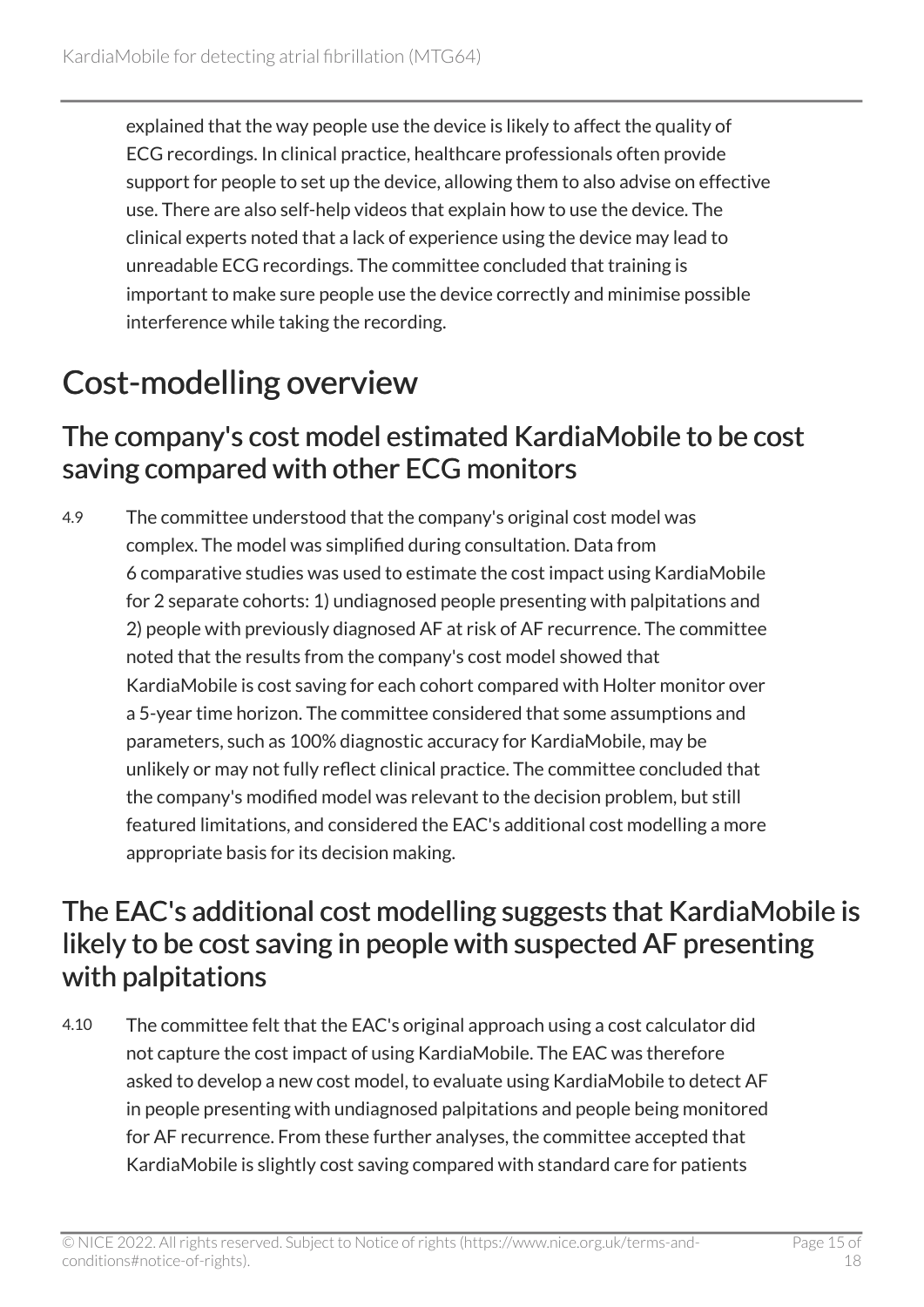with undiagnosed AF (people with symptomatic palpitations). This saving is driven by a reduction in diagnostic costs because the cost of KardiaMobile is lower than that of Holter monitor. The clinical experts explained that the benefits of KardiaMobile in this population are likely to be realised because KardiaMobile is better at detecting infrequent AF events compared with Holter monitor. The committee concluded that there are likely to be cost benefits using KardiaMobile in symptomatic patients with suspected paroxysmal AF.

#### The care pathway for monitoring AF recurrence is complex and varied and more information is needed

4.11 For people who need to monitor AF recurrence, including those who have had an ischaemic stroke or a transient ischaemic attack without current evidence of AF, the results of the EAC's analysis show that KardiaMobile is likely to be cost incurring. This was driven by an increase in using anticoagulation for preventing strokes. The committee understood that the model included only a small selection of patients who are at low risk of developing strokes (CHA2DS2-VAScC score of 1) and that medication was the only intervention included in the model. Expert advice suggested that clinical management of patients being monitored for AF recurrence is complex and varied widely because of patients' comorbidities and their medical and treatment history. In clinical practice, there is no clear care pathway for monitoring AF recurrence. The committee accepted the limitations of the current model and concluded that more information is needed about the care pathway for AF recurrence monitoring and its associated resource use.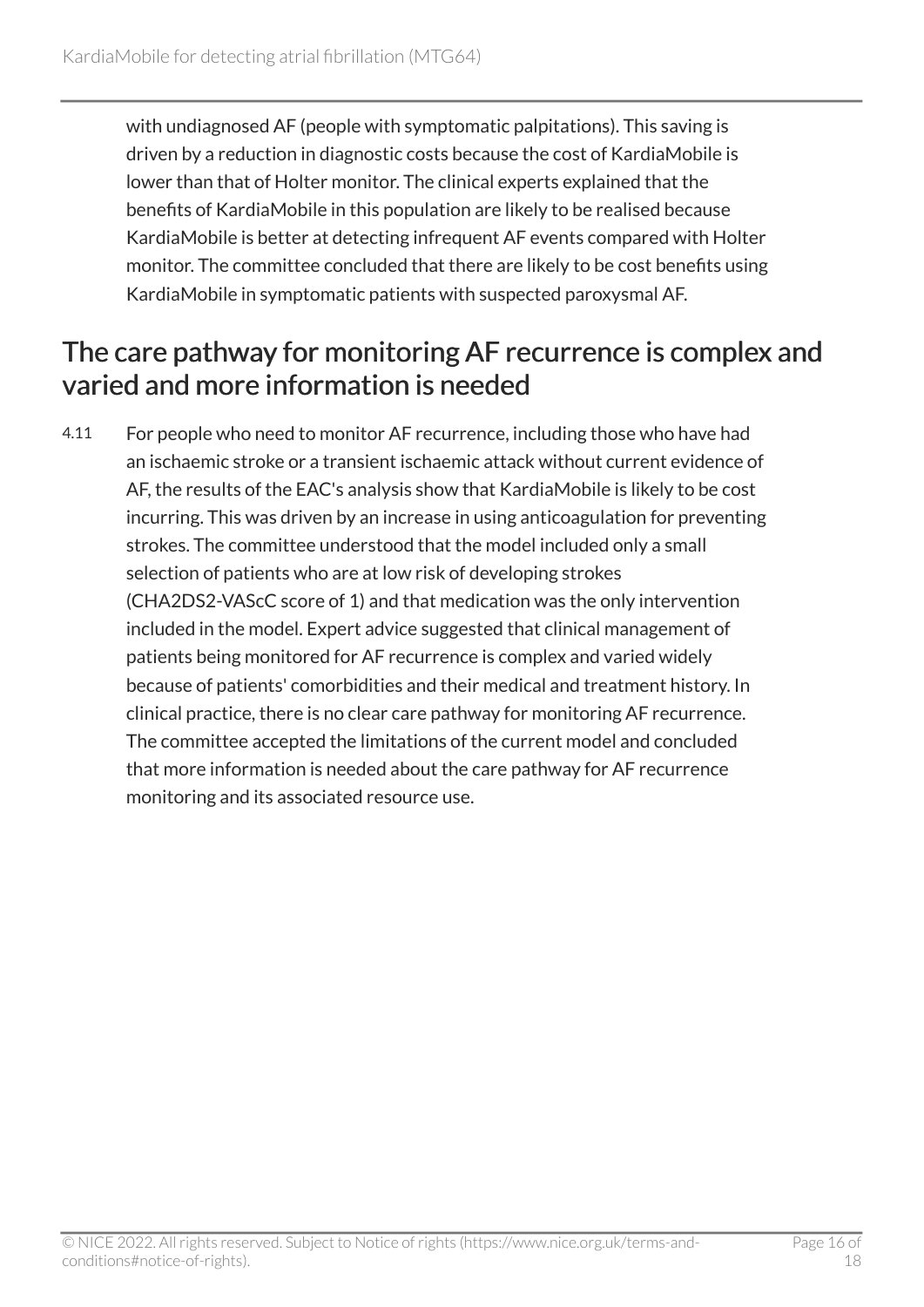## <span id="page-16-0"></span>5 Committee members and NICE project team

### <span id="page-16-1"></span>Committee members

This topic was considered by [NICE's medical technologies advisory committee](https://www.nice.org.uk/Get-Involved/Meetings-in-public/Medical-Technologies-Advisory-Committee/Members), which is a standing advisory committee of NICE.

Committee members are asked to declare any interests in the technology to be appraised. If it is considered there is a conflict of interest, the member is excluded from participating further in that evaluation.

The [minutes of the medical technologies advisory committee,](https://www.nice.org.uk/get-involved/meetings-in-public/medical-technologies-advisory-committee) which include the names of the members who attended and their declarations of interests, are posted on the NICE website.

## <span id="page-16-2"></span>NICE project team

Each medical technologies guidance topic is assigned to a team consisting of 1 or more technical analysts (who act as technical leads for the topic), a technical adviser and a project manager.

YingYing Wang and Dionne Bowie Health technology assessment analysts

Lizzy Latimer Health technology assessment adviser

Victoria Fitton Project manager

ISBN: 978-1-4731-4393-7